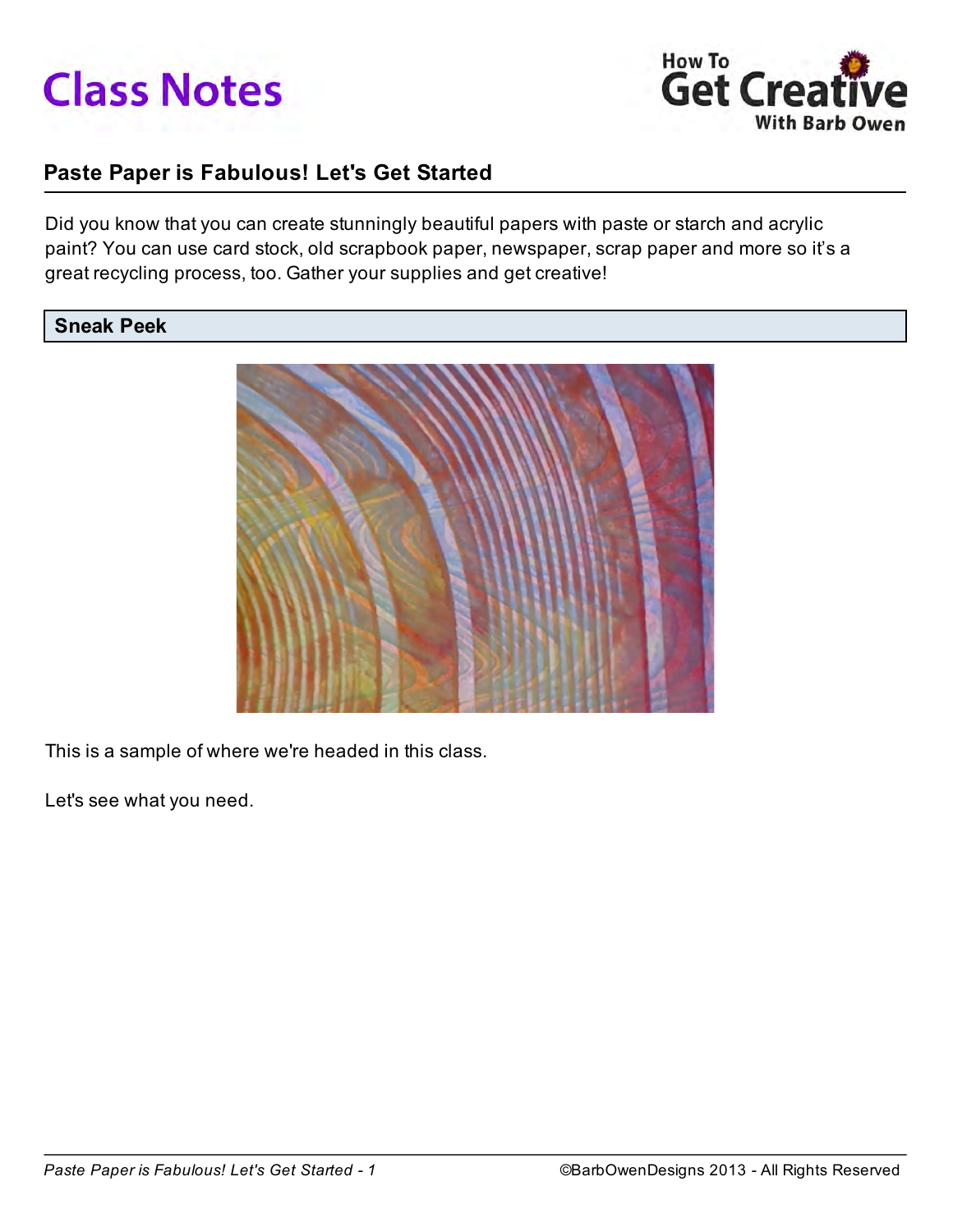



### **Supplies**



To make paste paper, you only need some kind of paste or starch and paint.

#### You'll need:

Elmer's Art Paste dissolved in distilled water or Sta-Flo Liquid Starch or Pre-mixed Wallpaper Paste

To prepare Elmer's Art Paste for use with paste paint, add the contents of the box into 1 gallon of distilled water. This mixture lasts for a very long time IF you use distilled water. If you use anything else, it will mold.

### Acrylic Paints



Craft Paints in assorted colors. Be sure to use some metallic paints, too. I prefer bright and vibrant colors.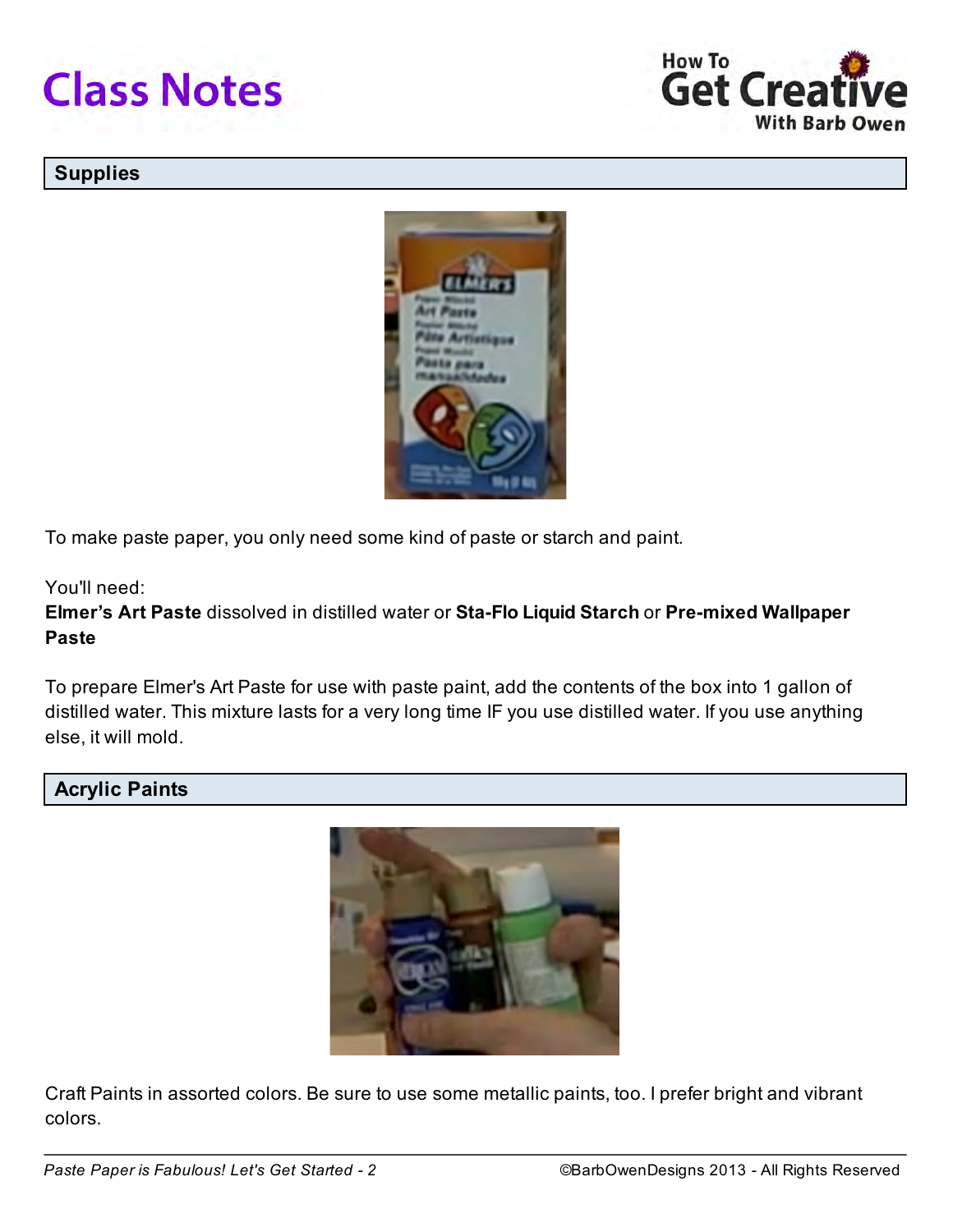



## Disposable Cups and Craft Sticks



- Small disposable cups one per color
- Craft sticks or plastic spoons for stirring paint (not pictured)

### Brushes



Foam brushes - one per color. Inexpensive chip brushes also work well.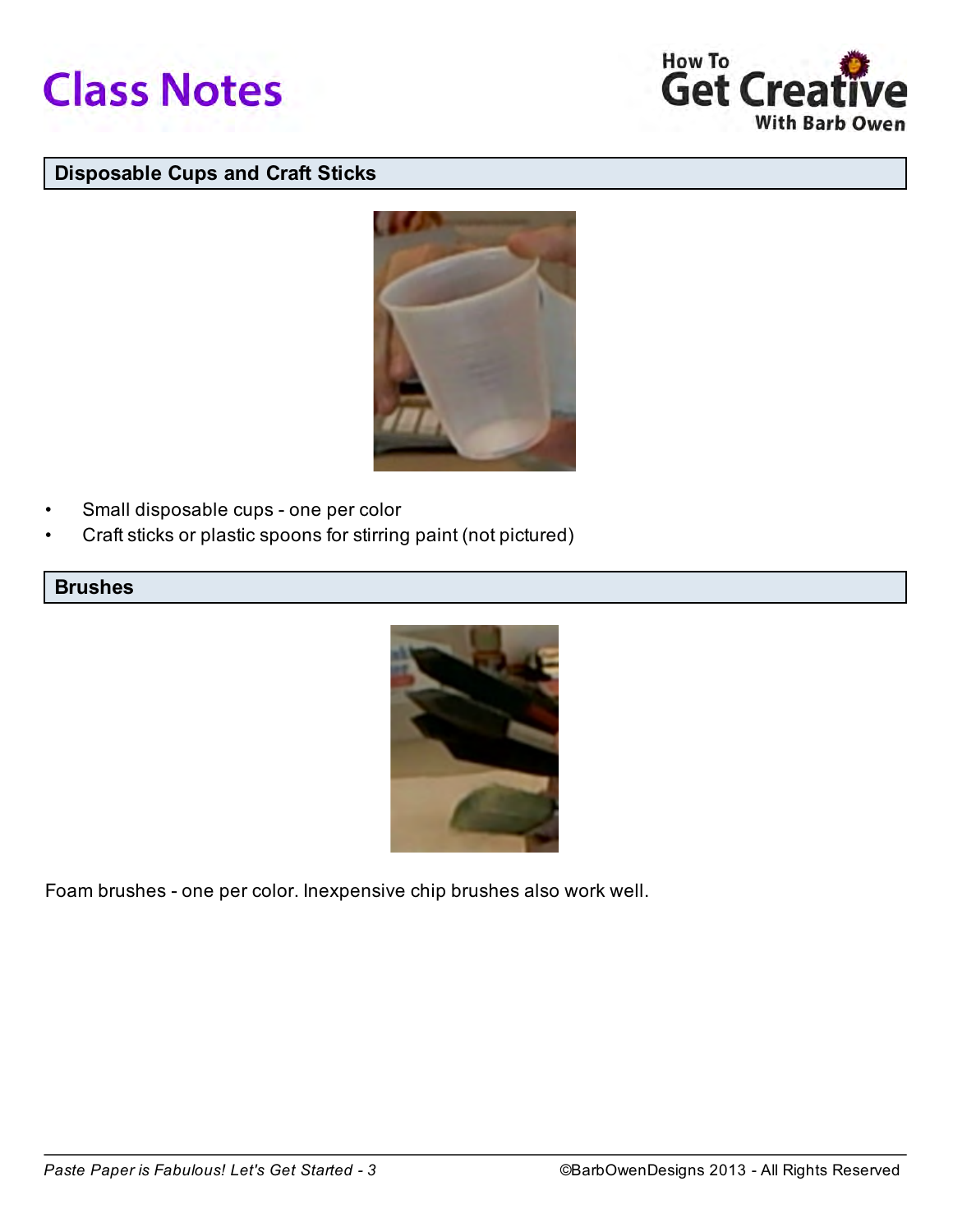



#### Newsprint



I use a large tablet of inexpensive newsprint to protect my table. The bonus is great sheets of random color to use in other projects.

### Plastic Sheet and Paper Towels

You need some place to put wet papers while they dry. A large sheet of plastic or an old sheet works well.

Paper for clean up.

### Texture Tools



You don't need all of these. I'll show options and then you can choose what you want to play with.

This is a rubber-tipped paint eraser - great for drawing into the paste paints.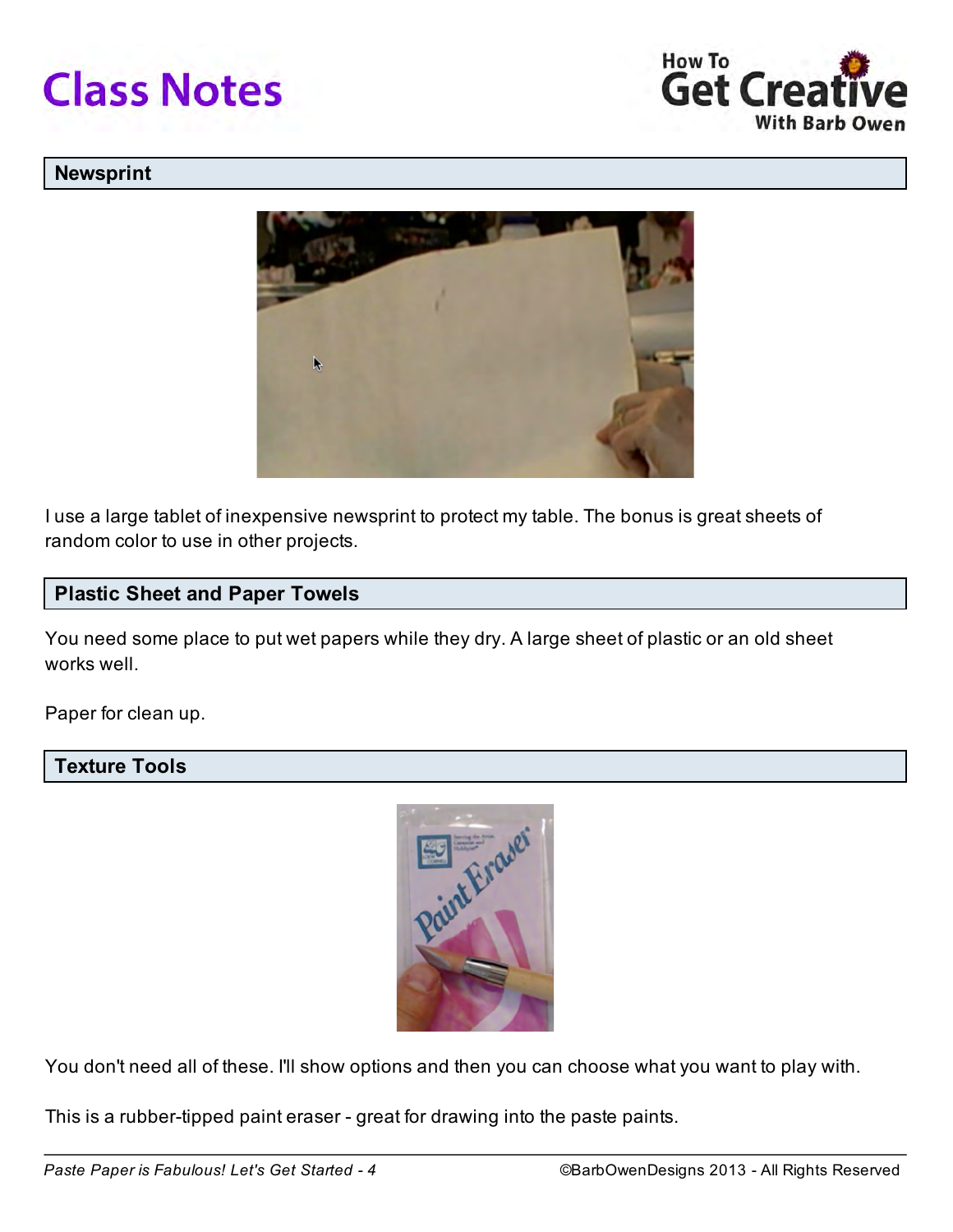



Plastic tools used for shaping clay work well, too.

# Old Credit Cards



- 1. Anything with notches makes a good tool. I've cut into old credit cards with sturdy scissors to form patterns. Or, you can use sturdy hole punches to punch the edges of the cards.
- 2. This is a notched paint-depth tool.
- 3. Look around to see what other kinds of tools you can use to make marks a grill scraper or bubble wrap or. . .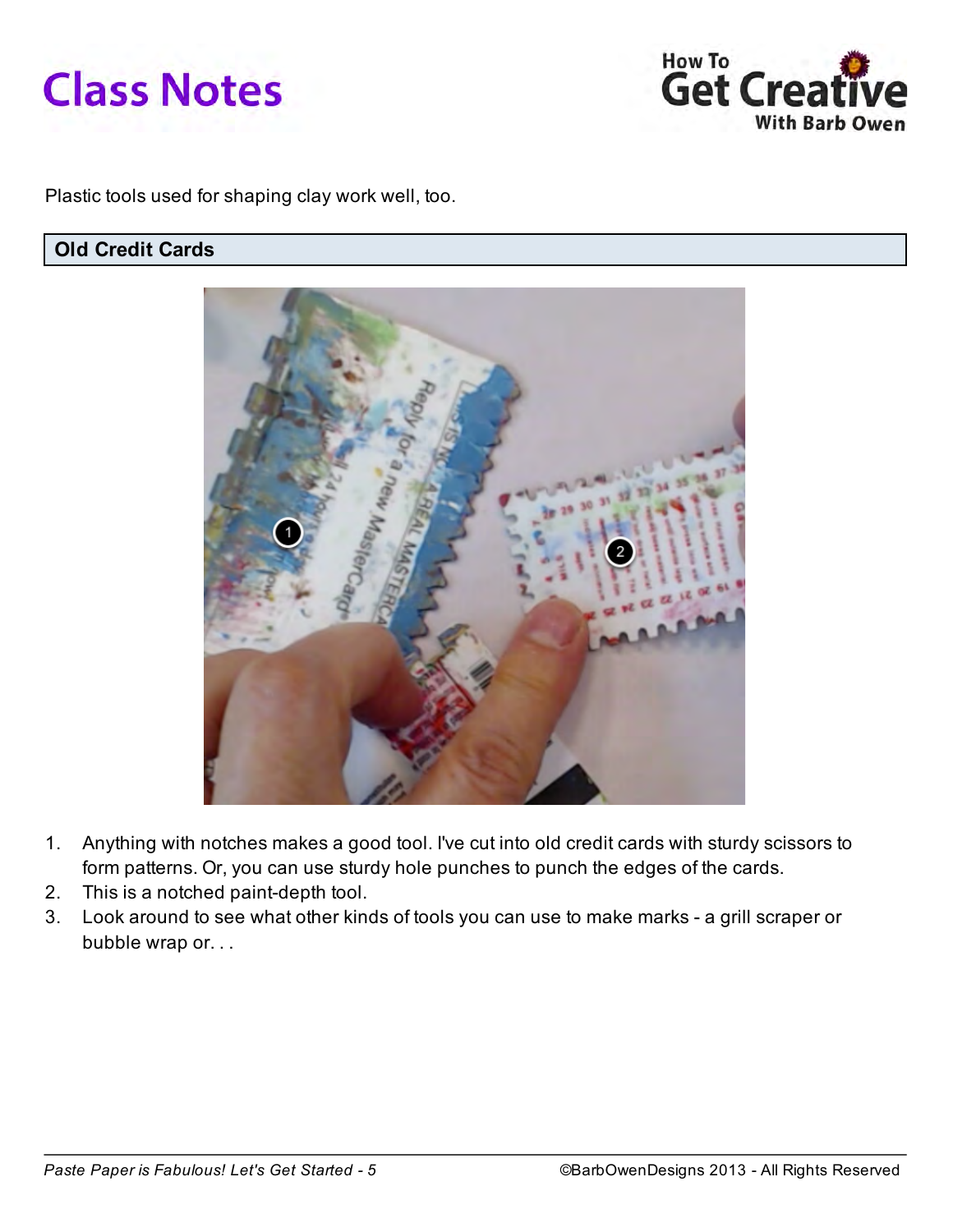



# Water Soluble Ink



I'll be showing you how to use highly pigmented Dylusions Ink Sprays. They are available in an assortment of colors. I like the brightest colors for this process.

# Plastic Gloves



Dylusions Ink Sprays are potent and will stain your skin! Wear plastic gloves or else you'll have colorful hands.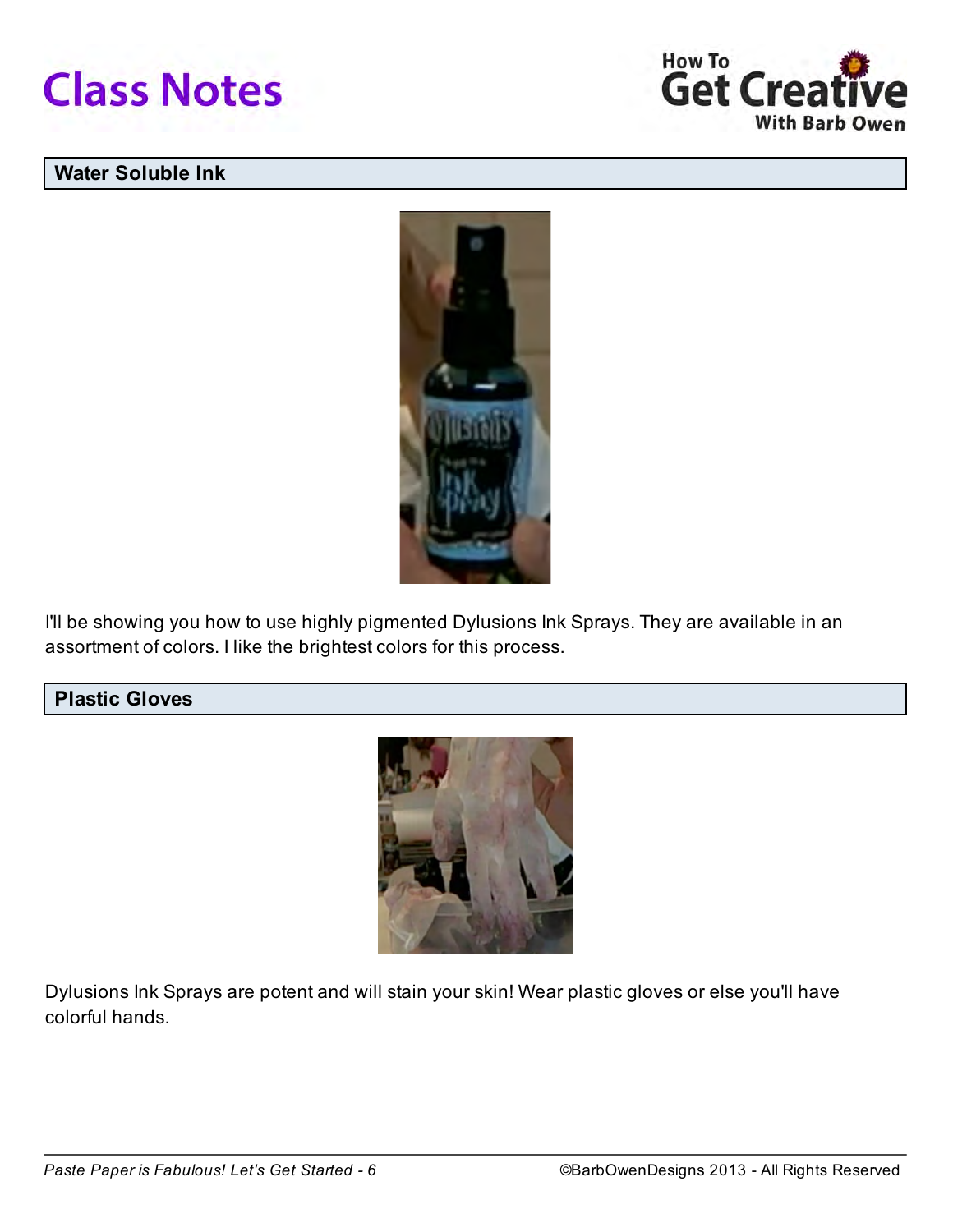



### **Cardstock**



65 lb white cardstock is my favorite thing to use for making paste paper. Other light colors are good, too.

# Paper



It's fun to try an assortment of old book paper or scrapbook paper, too. Why not try deli wrap, too?

You'll need some newspaper, too, when you use the spray inks outside.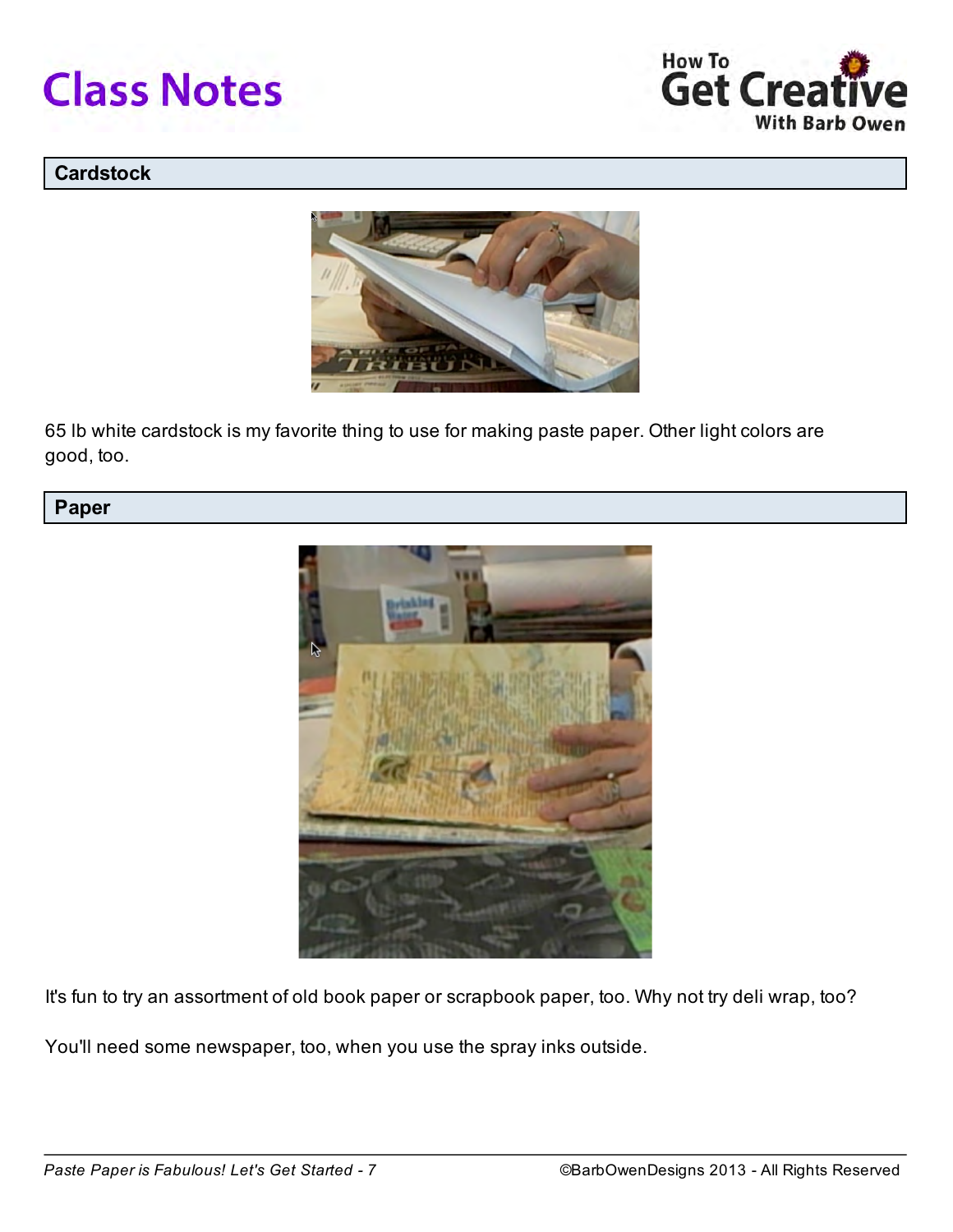



## Stencils and Masks



Look for stencils everywhere - kids' section of discount stores, needlework section of hobby stores, and don't forget the art section of your craft store. Anything paint will penetrate can be used as a stencil - even rubber mats for the bottom of a sink. Found objects are some of my favorite stencils!

# **Stamps**



Foam stamps or found objects like spools, spindles, etc., are great to use for texturing the paste paper, too.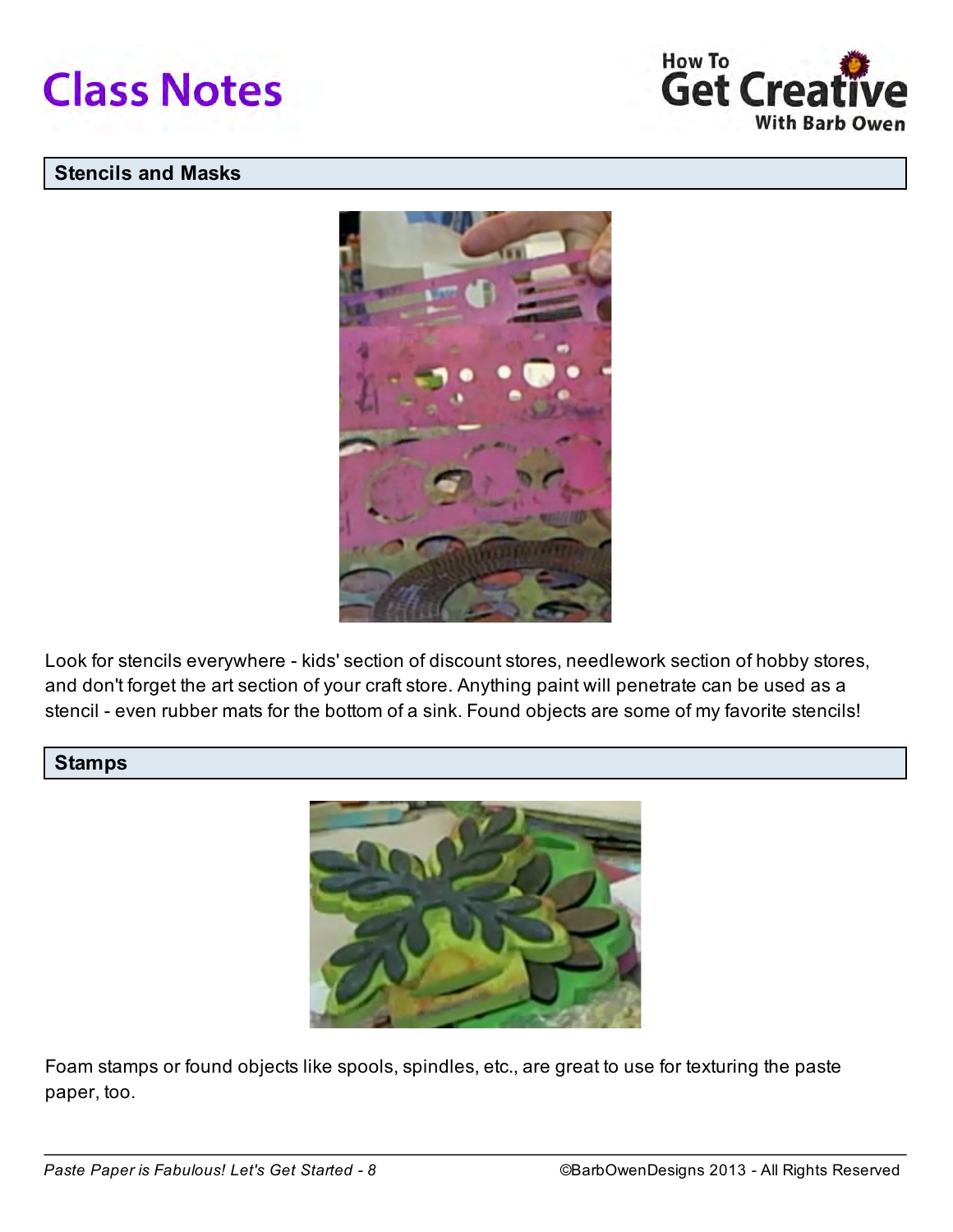



#### Getting Started - Play With Spray Inks and Stencils



(In the class, I showed how to do this without actually doing it because this part really needs to be done outside!)

Take cardstock sheets, scrapbook papers, etc., Dylusions Spray Inks and stencils outside. (Be sure to wear plastic gloves when using these inks. Although they are water soluble, they are powerful stainers on skin.) Lay various stencils on a sheet of cardstock and spray with 2 or 3 colors of ink. No need to saturate or cover the entire sheet. It's best to leave white areas. Stack the sheets as you finish them which allows some color contamination that adds to the variety. As stencils become laden with ink, turn them face down and press onto cardstock or paper to transfer excess ink.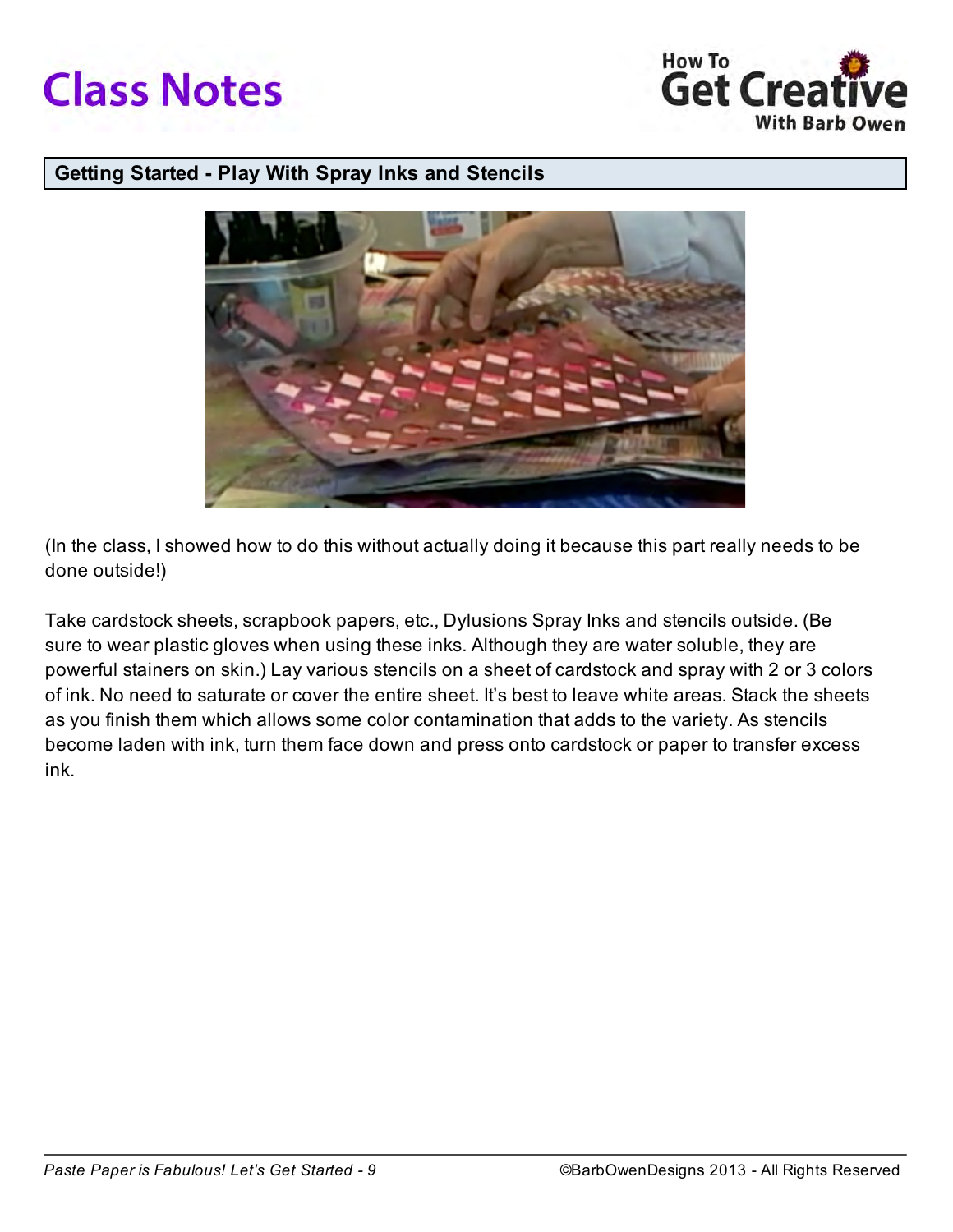



## Ink Sprayed Cardstock



 This is what you're after. Nothing special. Just get some color and pattern on the cardstock. Use 2 or 3 colors of ink during this process.

# Prepare Paste Paint - Dissolved Elmer's Art Paste, Wallpaper Paste or Liquid Starch



Put about 1/4" of paste or starch in a disposable cup and squirt in the paint. Stir. If it's not pigmented enough to suit you, squirt in more paint. Stir again. This is not an exact science!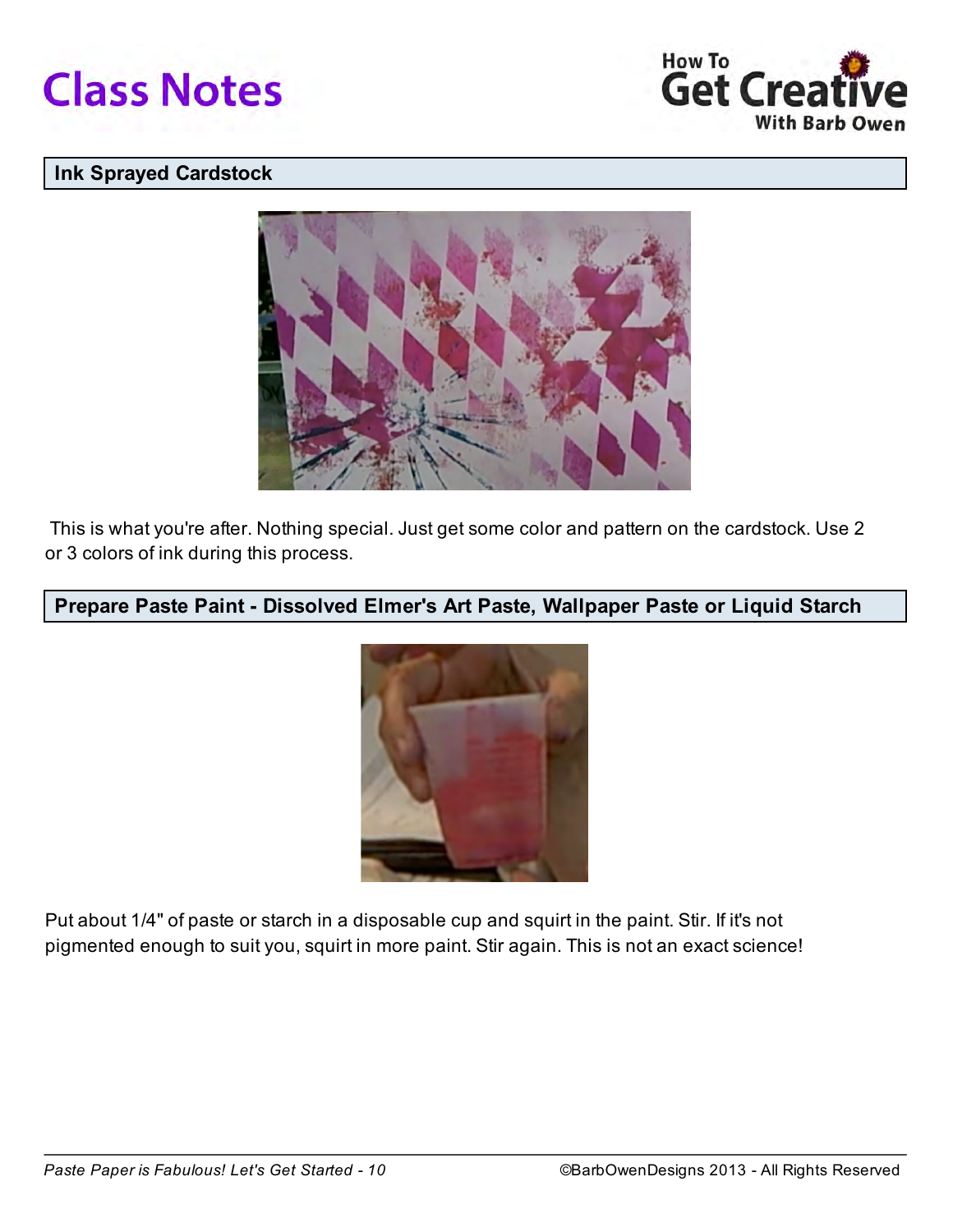



# Cups of Paint



It's a good idea to put cups of mixed paint into another container. It helps prevent accidental spills.

Mix small batches of paint as it goes a LONG way.

# Paint the Cardstock



Paint a coat of paste paint over the stenciled cardstock.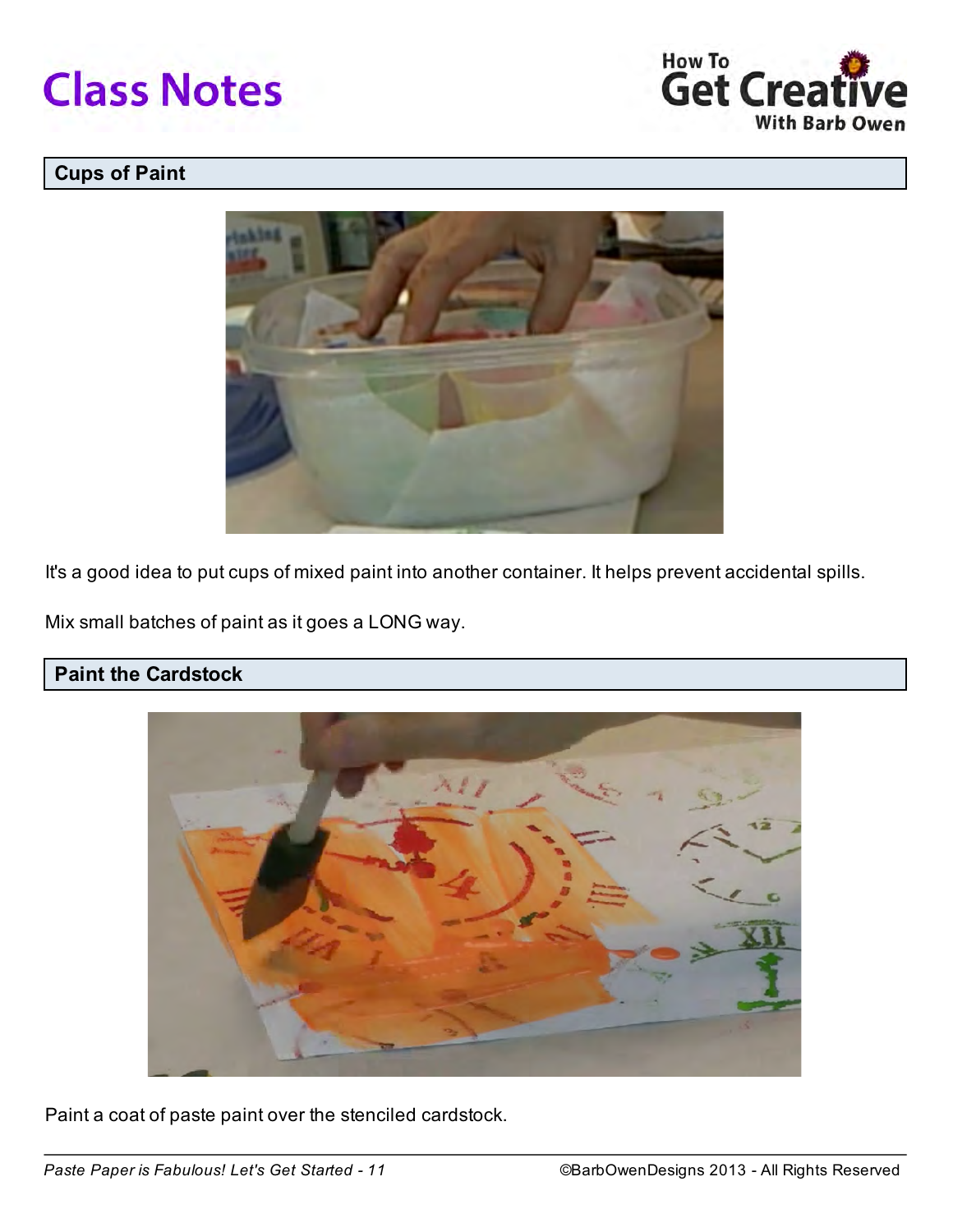



# Add More Paint



You can use multiple colors and blend slightly between them. You need to work quickly because the paint must stay wet. Some of the ink will dissolve into the paint. That's exactly what you want.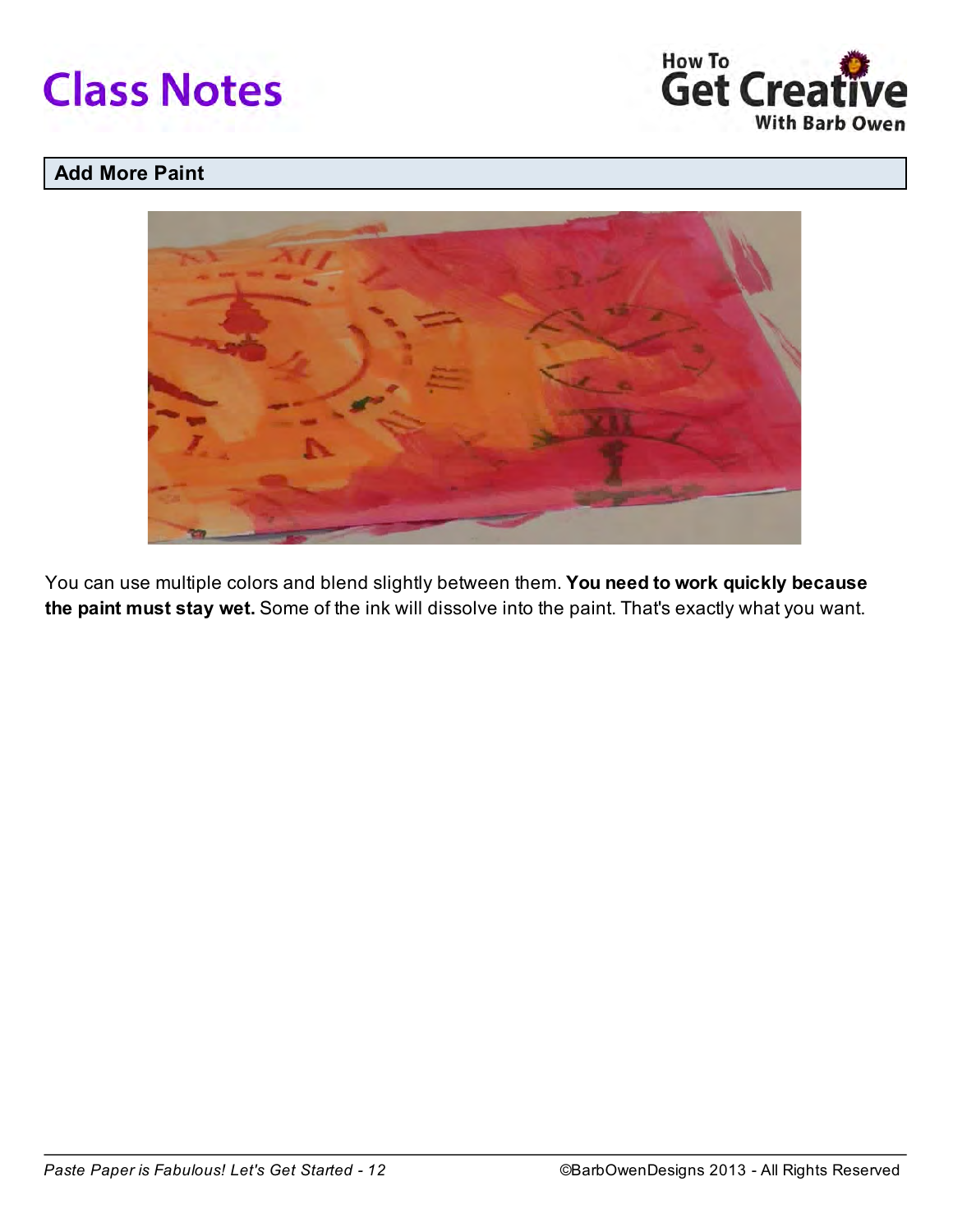



## Texture Paint



Using one of your texture tools, draw into the wet paste paint. The paste prevents the paint from slumping back and filling in the texture. Cool, huh?!

Set aside to dry. You can add multiple layers of additional colors, but each layer needs to be dry.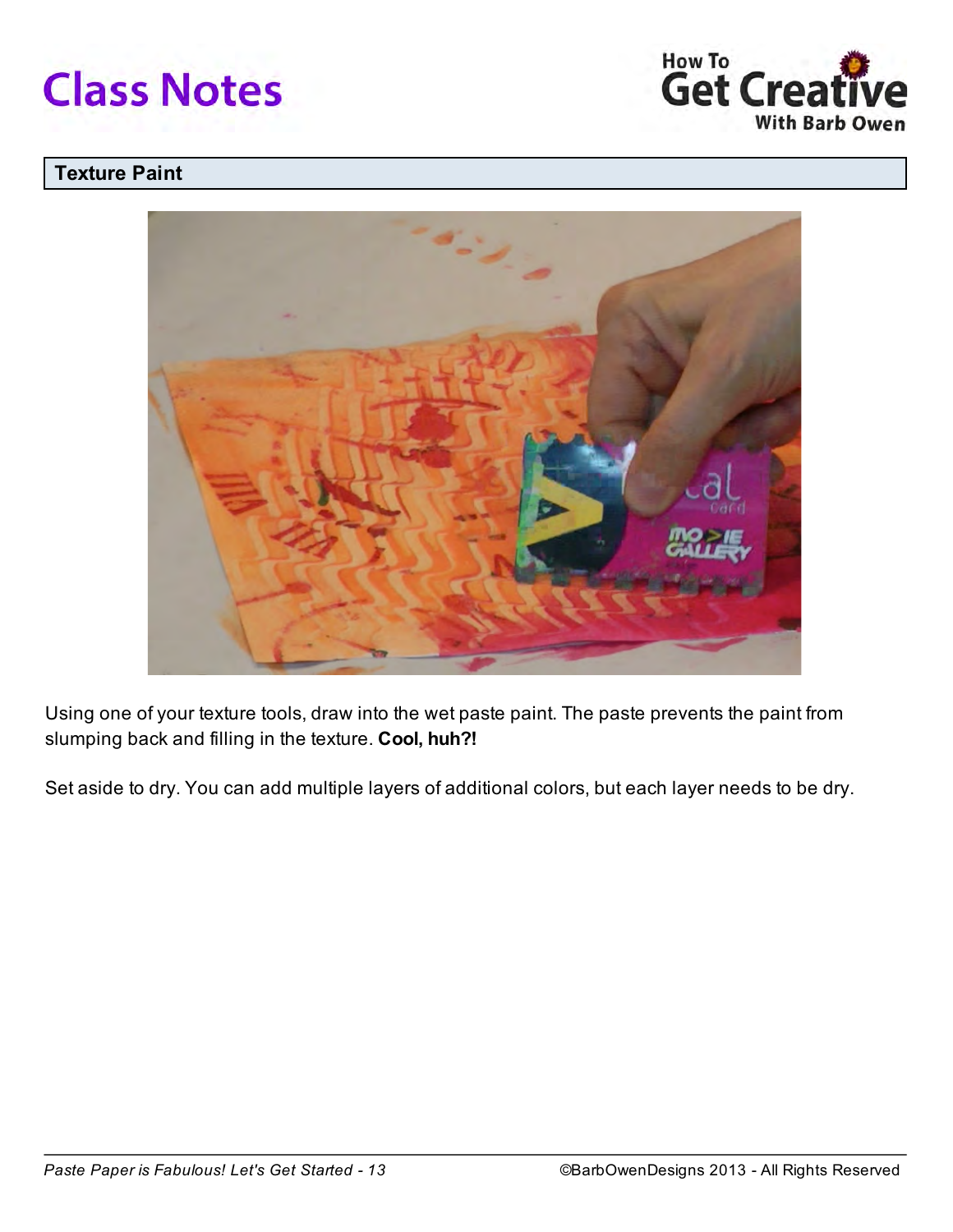



### **Stamp**



While the paint is wet, try stamping with a foam stamp. sometimes it works and sometimes it doesn't. Play and see what happens. There are no mistakes. If you don't like something, Let it dry and add another coat of paint in a different color and texture it again.

## Add Texture, Too



While the paint is still wet, add some texture by scraping with one of the notched tools.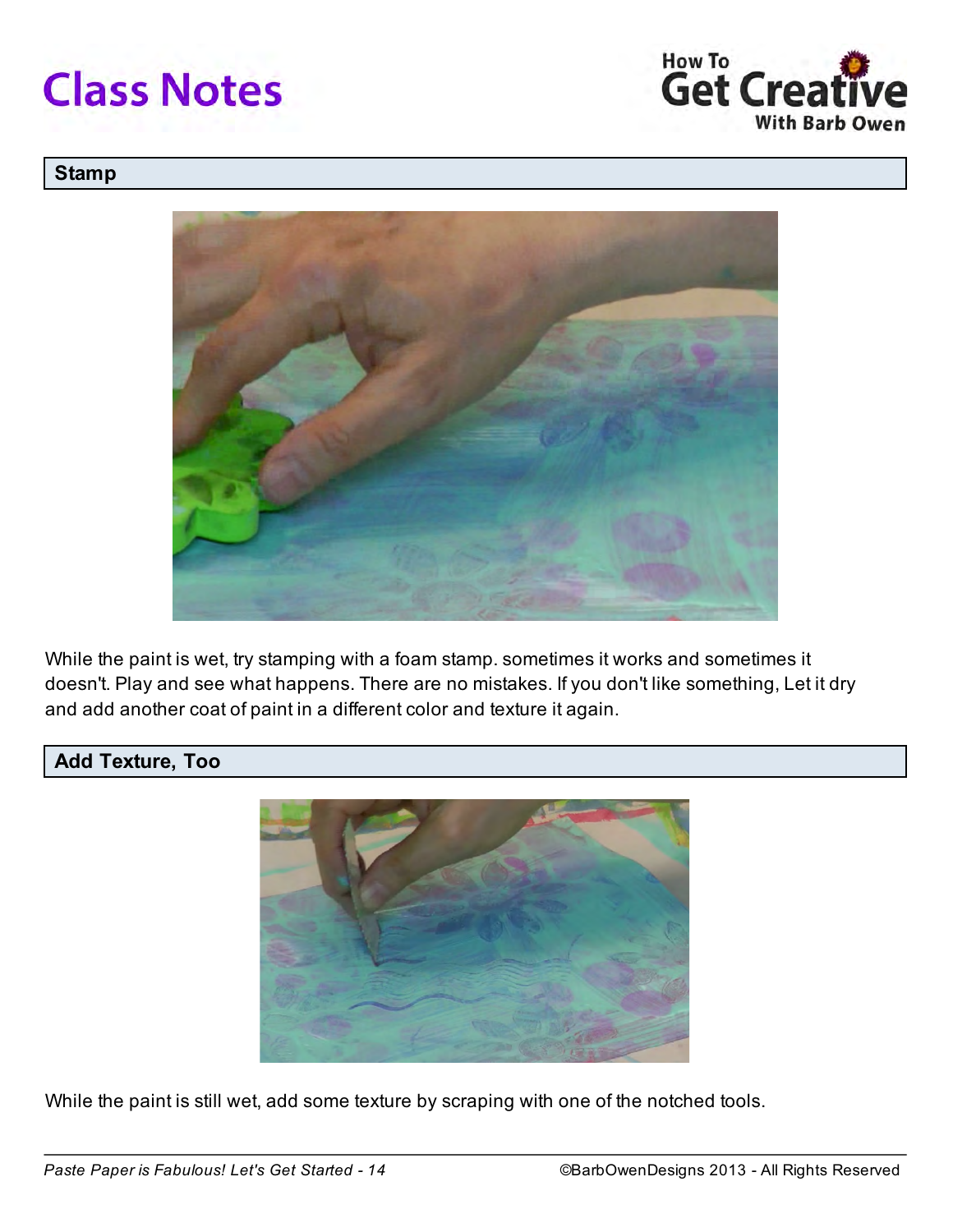



## Paint Eraser



After texturing with a scraper, I added finer lines with the paint eraser. You can write words with this tool, too.

# Paste Paper Fun



Create your own notecards.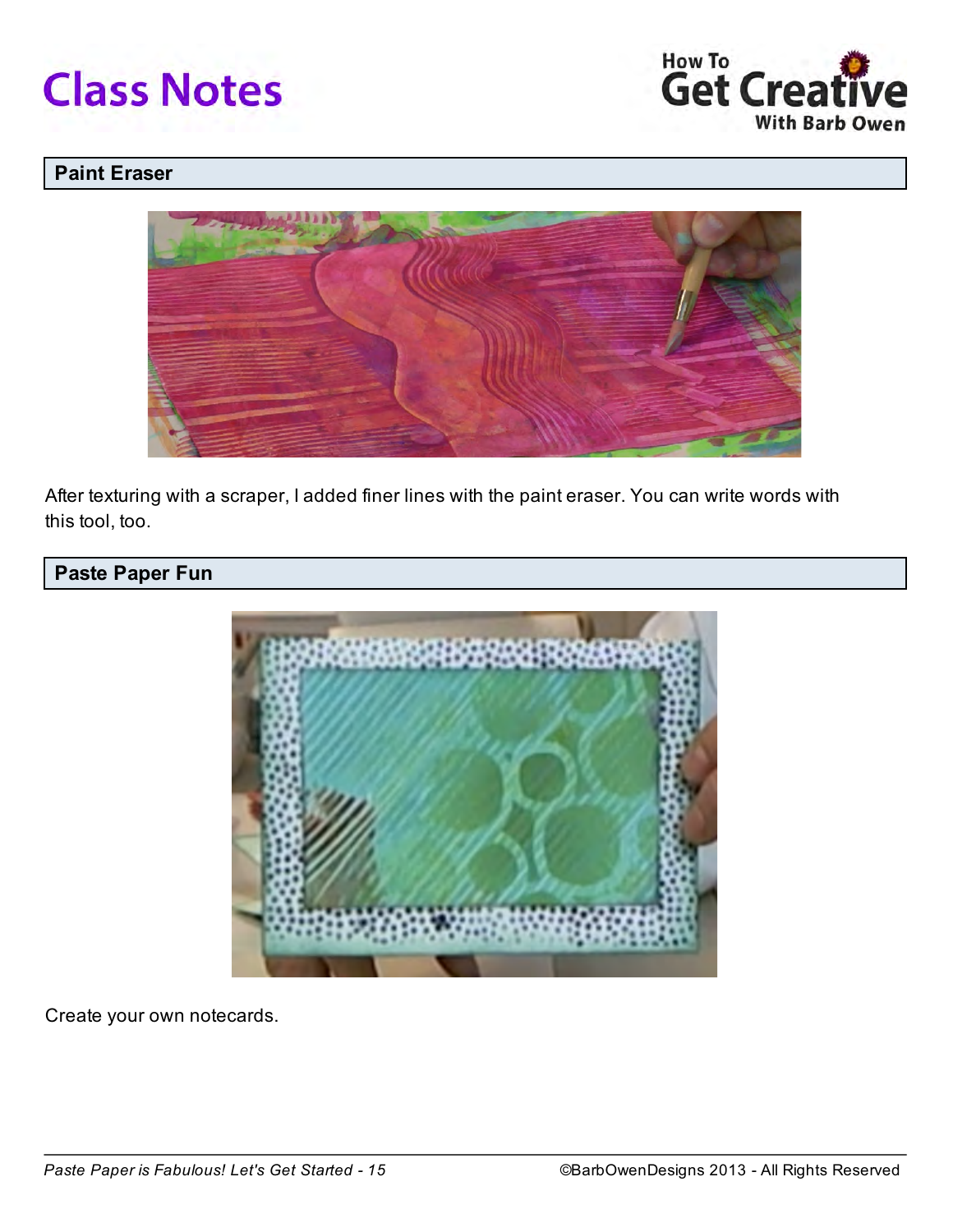



# Make a Book



I've used all paste papers and watercolor paper to create this accordion-style book.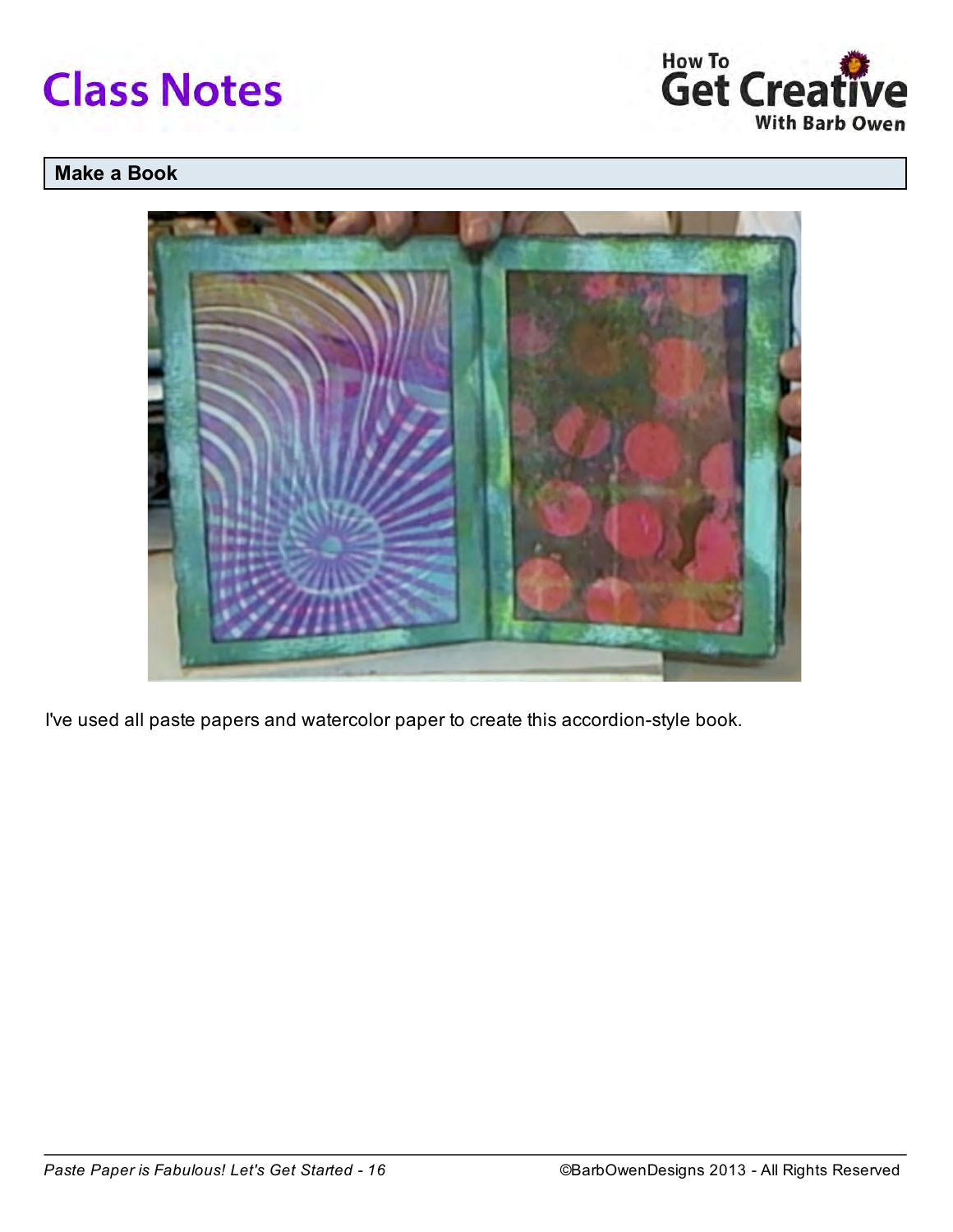



# Die Cuts



Using commercial dies and paste paper, you can create your own embellishments for other projects.